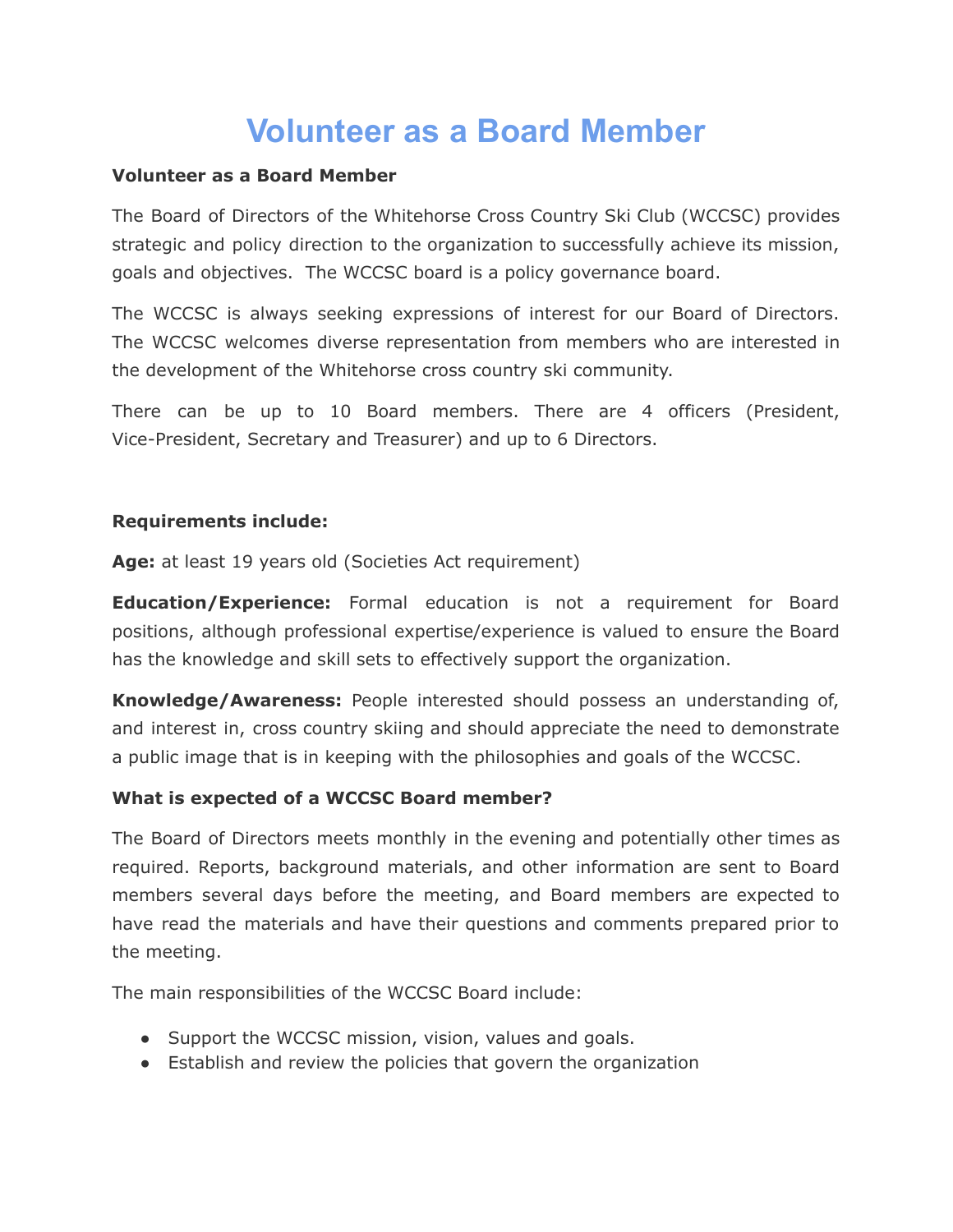- Recruit, select and orient new board members and full time staff when necessary.
- Provide financial oversight of the Club budget to ensure continued fiscal responsibility and monitor financial growth and development consistent with established goals and objectives.
- Ensure legal and ethical integrity and maintain accountability.
- Ensure effective organizational planning.
- Enhance the organization's public standing.
- Support and monitor the full time, permanent staff and his/her performance according to set objectives.
- Participate in board sub-committees
- Be prepared and actively participate in board meetings

## **How do I become a WCCSC Board member?**

Board members are elected at the Annual General Meeting in October of each year. However, in some cases, Board vacancies may be filled if there is a vacancy part-way through the year, at the Board's discretion. The Board selection process is as follows:

- 1. Interested individuals can submit an expression of interest to the club manager at any time throughout the year.
- 2. At the AGM, the candidates must be nominated by a member in attendance at the meeting. The club members who are present at the meeting then elect the directors and officers of the Board.

### **What's in it for me?**

There are many personal rewards to be gained from serving on the WCCSC Board of Directors:

- Sharing with a team the accomplishment of doing something important for the WCCSC and the Whitehorse cross country ski community.
- Developing new skills
- Using existing skills in new ways to addressing interesting and challenging issues
- Learning more about the Whitehorse Cross Country Ski Club, its operations and its role in the community
- Meeting people with common interests
- Developing your volunteer knowledge and skills
- Help other non-profit organizations
- Giving back to the community